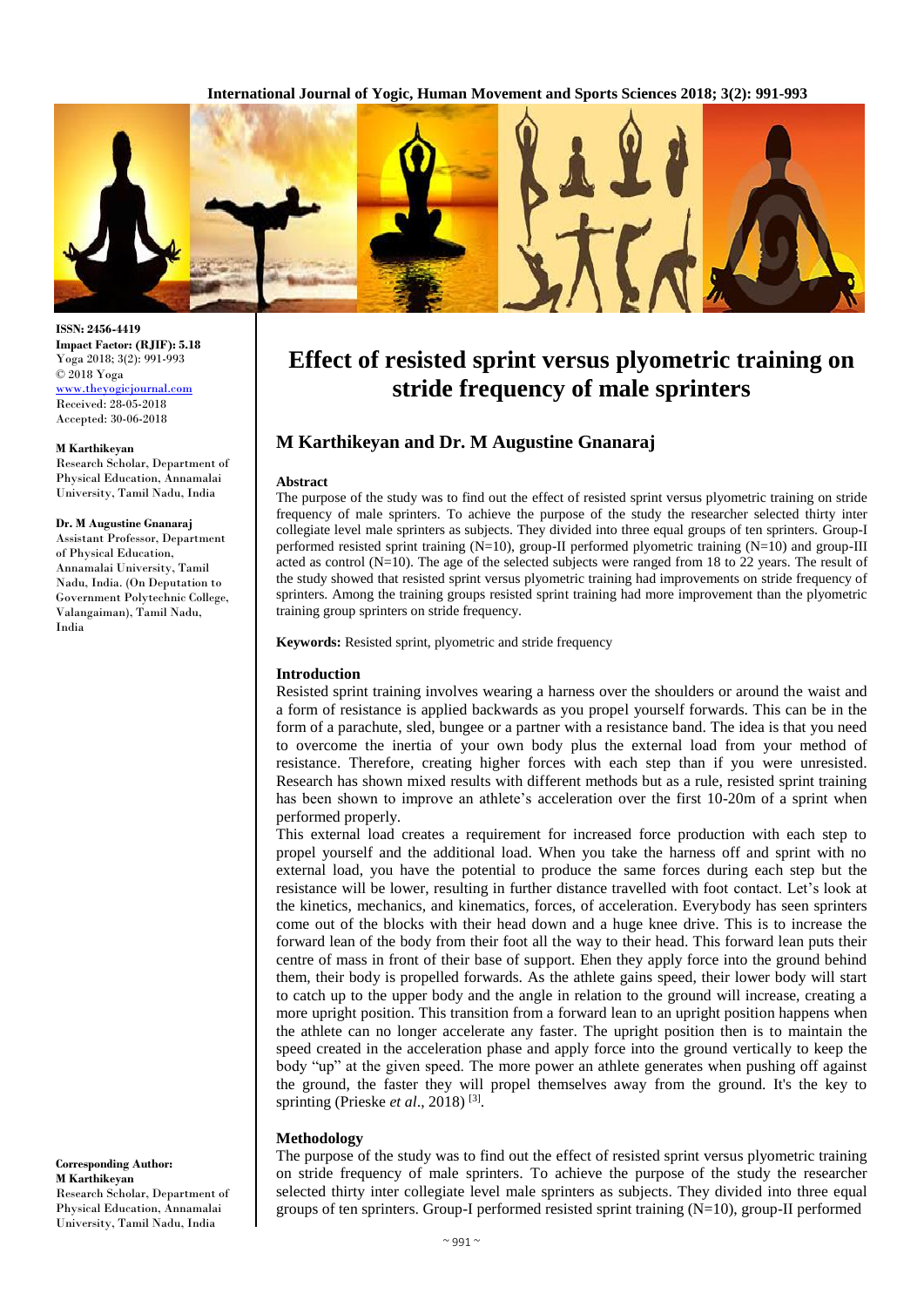### International Journal of Yogic, Human Movement and Sports Sciences http://www.theyogicjournal.com

plyometric training (N=10) and group-III acted as control (N=10). The age of the selected subjects were ranged from 18 to 22 years. Stride frequency was measured by the 50 m running. Analysis of covariance was used to determine the significantly difference existing between pretest and posttest on stride frequency. When the obtained 'F' ratio value in the analysis of covariance test was significant the Scheffe's test was applied as post hoc test to determine the paired mean differences, if any.

The resisted sprint training group carried out the resisted sprint based on the HRR, intensity of load once in two weeks 5% of HRR increased. Repetitions from 5 to 8 and the sets from 5 – 3. Plyometric jump training based on the foot counts of jumps, intensity of load once in two weeks 5% increased of maximum no of jumps. Repetitions from 5 to 8 and the sets from  $5 - 3$ .

# **Results**

|                                | <b>Resisted Sprint</b> | <b>Plyometric</b> | Control | SoV | <b>Sum of Squares</b> | df | <b>Mean squares</b> | 'F' ratio |
|--------------------------------|------------------------|-------------------|---------|-----|-----------------------|----|---------------------|-----------|
| Pre-test Mean                  | 3.74                   | 3.75              | 3.68    | B   | 0.26                  |    | 0.13                | 1.08      |
| <b>SD</b>                      | 0.12                   | 0.13              | 0.28    | W   | 3.42                  | 27 | 0.12                |           |
| Post-test Mean                 | 4.21                   | 4.02              | 3.75    | B   | 1.09                  |    | 0.55                | 14.68*    |
| <b>SD</b>                      | 0.04                   | 0.17              | 0.29    | W   | 1.01                  | 27 | 0.037               |           |
| <b>Adjusted Post-test Mean</b> | 4.21                   | 4.02              | 3.74    | B   | 1.11                  |    | 0.55                | 46.87*    |
|                                |                        |                   |         | W   | 0.30                  | 26 | 0.012               |           |

**Table I:** Ancova on stride frequency of resisted sprint and plyometric training groups

**Training protocol** 

(The required table value for significance at 0.05 level of confidence with degrees of freedom 2 & 27 and 2 & 26 are 3.35 and 3.37 respectively)

The adjusted post test means on stride frequency of resisted sprint, plyometric training and control groups are 4.21, 4.02 and 3.74 respectively. The obtained 'F' ratio value of 46.87 for adjusted post test means on stride frequency of resisted sprint, plyometric training and control groups were higher than the required table value of 3.35 for the degrees of freedom 2 and 26 at 0.05 level of confidence. It is observed from this finding that significant differences exist among the

adjusted post test means of experimental and control groups on stride frequency. Due to the resisted sprint, plyometric training the stride frequency of the subject's is significantly improved. Since, the adjusted post test 'F' ratio value is found to be significant the Scheffe's test is applied as post hoc test to determine the paired mean differences, and it is presented in table-II.

| Table II: Scheffe's Test for the difference between the adjusted post test paired means of stride frequency |  |  |  |  |  |
|-------------------------------------------------------------------------------------------------------------|--|--|--|--|--|
|-------------------------------------------------------------------------------------------------------------|--|--|--|--|--|

| <b>Adjusted post-test means</b> |                   |               |         | $\sim$ |
|---------------------------------|-------------------|---------------|---------|--------|
| <b>Resisted sprint</b>          | <b>Plyometric</b> | Control group | DM      |        |
| 4.21                            | 4.02              |               | $0.19*$ | V.IZ   |
| 4.21                            |                   | 374           | $0.47*$ | 0.12   |
|                                 | 4.02              | $\sim$ $\sim$ | $0.28*$ | ∪.⊥∠   |

**\***significant

Table - II shows the Scheffe's test results that there are significant differences between the adjusted post tests means of resisted sprint and plyometric training groups; resisted sprint training and control groups; plyometric training and

control groups on stride frequency. Moreover resisted sprint training has more impact to increase on stride frequency of the sprinters.



**Fig I:** Cylinder diagram on stride frequency resisted sprint, plyometric training and control groups

## **Discussion**

The result of the study stated that the resisted sprint, plyometric training on stride frequency of the subject's is significantly improved. The following studies are supporting the current result. Recent systematic reviews recommended that resistance and power training result in improvements in measures of sprint performances (Bolger *et al*., 2015; Rumpf *et al.*, 2016)<sup>[1, 5]</sup>. In accordance with the principle of training specificity, resisted sprint training (RST) protocols have become popular training regimes to specifically improve